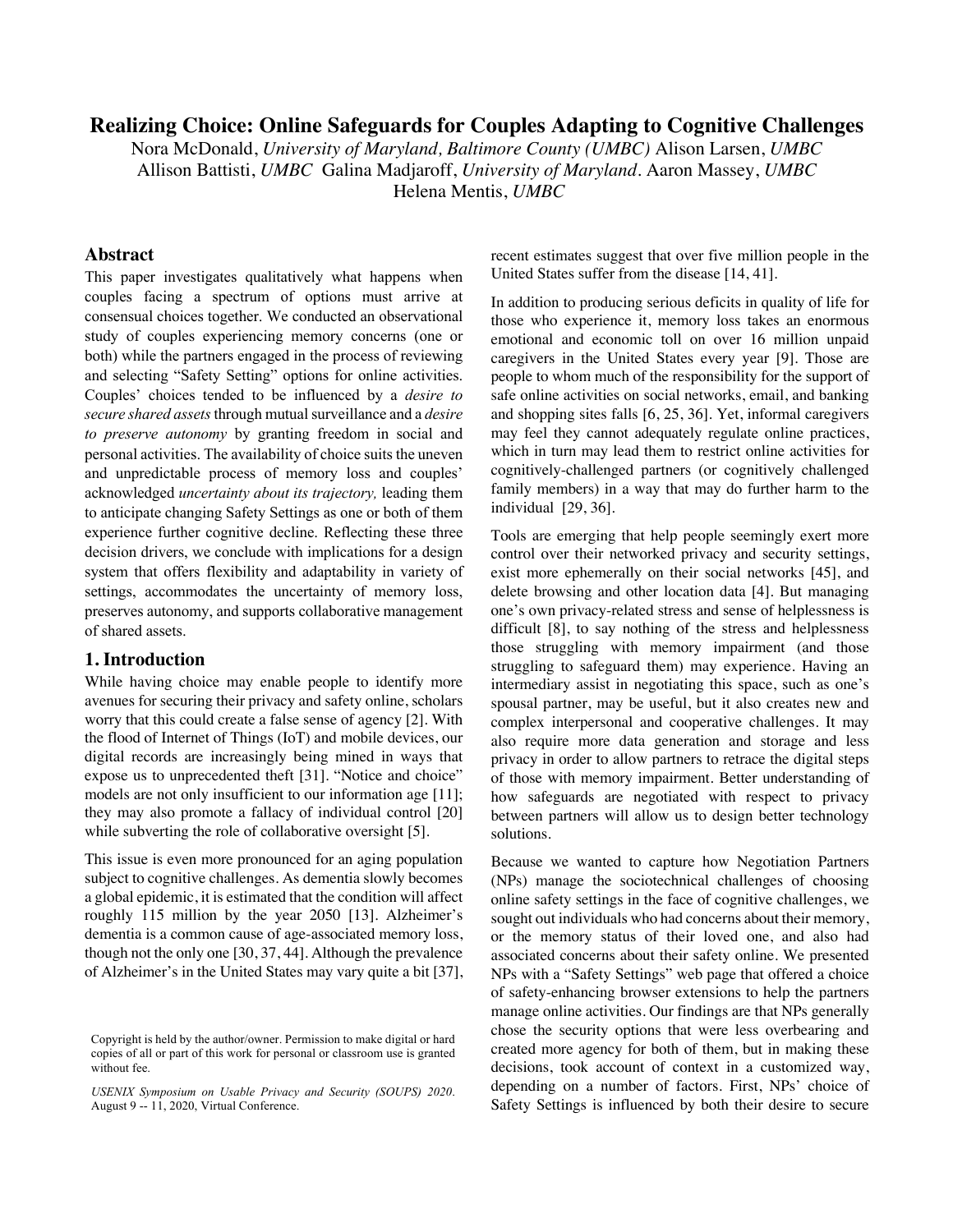shared assets and their individual and collective technology habits and preference (e.g., one has a system for passwords, the other doesn't). Second, their perceived concerns are rooted in a desire to preserve autonomy wherever possible. The importance of choice is heightened by a desire to develop a strategy that serves memory-challenged partners on their own terms, accommodating the degree of memory loss as well as their lifestyle and baseline technology aptitudes and needs. Third, NPs acknowledge the unpredictability of memory loss and the fluidity of their shifting memory-related roles. This sensitivity to the uncertain course shapes their approach to selecting safety settings: they tend to think of these settings as conferring benefits on both partners. Further memory loss motivates their desire for an adaptive system that poses a variety of choices.

Our paper makes the following contributions. First, we establish that key factors driving choice (securing shared assets, autonomy, and fluidity or instability of roles) are favorable to collaborative approaches to cybersafety. Second, we demonstrate how uncertainty in the context of memory loss is well aligned with choice. Third, our work highlights the need for designs that balance autonomy with collaborative protection of shared assets and risk. In the related work section that follows, we consider individual choice and service provider models as well as studies of memory concern and technology to situate our study. We then describe our study design and findings, and we conclude with recommendations for future work and design.

# **2. Related Work**

#### **2.1. Framing of user choice and service provider paradoxes**

Our current internet service provider model is built on the idea that, as long as users are given a choice about whether or not they want to provide data, they are sufficiently protected. Even while scholars have long since acknowledged that "notice and choice" is woefully insufficient [10, 42], there is also recognition that, from a regulatory perspective, the model is here to stay [19]. Technology designers have begun incorporating "notice and choice" style privacy into the engineering process [38, 40], often with the encouragement of regulators [12]. For the foreseeable future, users of information systems must be able to make meaningful choices to manage their privacy.

Many companies, however, are choosing to bury privacyfocused options in so-called dark patterns that users are unlikely to be aware of, or able to defend against [18]. Others simply count on framing privacy choices to encourage wellknown paradoxical user behavior in making privacy choices [1]. The privacy community may be unanimous in believing that users cannot, nor should not, be required to read privacy policies. The result is that "choice" has become a dubious concept [46]. The "choice" envisioned 50 years ago by regulators is now rather illusory.

This environment does not bode well for older, cognitively impaired individuals who may be dependent on their partners for privacy and security. Some scholars have observed that couples are making privacy and security decisions jointly, rather than, as most systems assume, individually. Recognition of actual information practices must result in reevaluation of the designs and assumptions that led to them. For example, password sharing practices have been studied in some detail [23, 39], leading to meaningful changes in policy [17].

Shared oversight may be a solution to joint management, but it too has problems. Acquisti et al. [2] identify three themes in surveying the privacy literature to address this question, notably taking up the issue of choice as a third constellation in which users have merely the *illusion of choice* due to subtle machinations that enhance or stifle privacy concerns. Those overarching vulnerabilities raise interesting questions. When a partner is making privacy decisions on behalf of a dyad, are they any better-equipped to see realistic options? Is it realistic to think of them as a bulwark that further fortifies the other user (or both of them) against manipulations?

There is an inherent paradox introduced by security. Measures taken to enhance it sometimes, though not always, have the effect of limiting privacy. Typically, a service provider who affords the platform, tools, and policies, organizes and monitors our data to prevent its misuse. They provide, for example, protection against scams or data theft. But the notion of couples exercising surveillance over one another is unique, even if there are corollaries, because these attempts to exercise protection fall outside normative models of privacy. Analogs like the monitoring of children and survivors of intimate partner surveillance/violence (IPS/V) usefully apply and are discussed in the next section. The caregiver who is theoretically tasked with taking on some of the burden of oversight of privacy and security must also oversee the couple's mutual security, which is to say, they are functioning in some ways like the service provider.

#### **2.2. Finding a balance: safety versus surveillance**

Theories like boundary regulation [3], the privacy paradox [24], and contextual integrity [32] have usefully described how individuals and communities manage privacy. Yet, what of couples trying to manage their privacy and security collaboratively? While privacy is an important value (though arguably not fully addressed by these theories), it is complicated by the desire to provide autonomy to individuals who are losing their memory. Boundary regulation [3, 35] assumes that the individual has the power and privilege to regulate access to the self, which individuals suffering from memory loss may not. Moreover, it assumes that regulating access to the self is the path to autonomy, when in fact, giving up some unedited activity (or sharing it with a partner or caregiver) may be what is required to gain autonomy.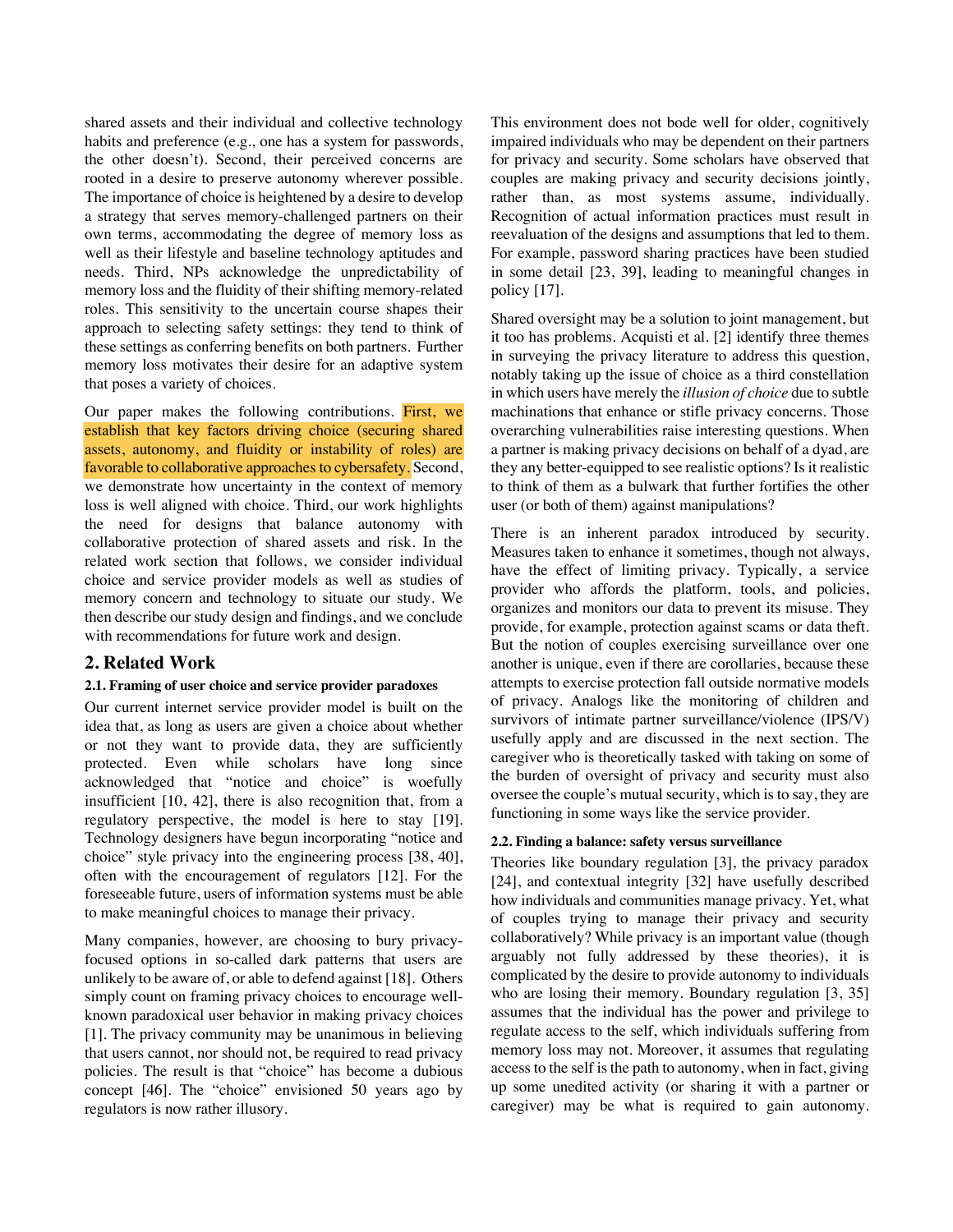Sometimes guardrails that introduce some type of oversight or surveillance may be the only approach that is both safe and empowering.

These checks and balances exist for other unique vulnerable groups, like children experiencing parental monitoring, who may find it restrictive and harmful [16]. There are also concerns, in this realm, that networked surveillance tools, some of which are used in parental monitoring [33], are also being adopted by those who perpetrate IPV and IPS [15, 43]. Parental monitoring and IPV/S are not the same as safety for elderly NPs with memory concerns, but arguably developers should be responsible for the intended uses *and actual uses* of technologies [33]. Our research attempts to understand the extent to which NPs are bound by these systems, how decisions are being made and by whom, what terms are acceptable, and whether or not NPs have concerns about surveillance. Unlike parental monitoring or IPS/IPV, the need to regulate a partner's activities is theoretically premised on a need to safeguard shared data and data linkage while maintaining autonomy. But like child monitoring, and maybe IPS/IPV, these monitoring activities nevertheless invite non-normative models for thinking through the problem, precisely because of dual use risks and vulnerability.

Couples where one or both has undiagnosed memory loss or MCI exemplify a unique cybersecurity and privacy problem. They may be even a discursive element in some areas of privacy studies because, for the sake of their cybersecurity, certain aspects of their privacy may be compromised in the service of their individual autonomy and mutual security. As with children and IPV and IPS survivors, what makes these mechanisms for security and cybersecurity valuable (e.g., find me or my phone) or convenient (e.g., storage backup) may, in fact, be what makes them prone to abuse by family/parents or intimate partners. It is this paradox that we enter, as researchers, looking to give agency and security to older adult NPs—both those experiencing memory loss and those charged with overseeing them—without inviting other harms. This problem grows ever more urgent with cybersecurity threats on the rise [21].

#### **2.3. Sociotechnical issues and support for memory loss**

This section highlights what we know from the literature about memory concern and technology. Individuals with (un)diagnosed memory loss may be uniquely susceptible to threats because of diminished cognitive abilities that leave them less likely to detect scams and less able to regulate their financial or social activities [26]. Ultimately, oversight may be left to partners who must protect the other from phishing scams and unwise or duplicative purchases [29, 36]. This can create burden and worry for family members and caregivers who feel they are responsible for maintaining the agency of vulnerable partners with agency and their own piece of mind.

While technology could offer a means for NPs to potentially extend support to their partners with memory impairment while living at home, Mahoney et al. pointed out important ethical issues that arise from home monitoring [27]. Their work emphasizes the need for researchers to focus on respect and autonomy for the individual with memory loss, as well as quality of life, but also respect for family caregivers and relationships with caregivers. In so doing, Mahoney et al. usefully highlight the way in which end-users also include family and patient collaborators [21].

Mentis et al. found that in addition to not being able to discern scams and misleading emails, MCI can contribute to embarrassing episodes that cause tension in the family [29]. The solutions that couples formulate in response to online threats vary widely and are not apparently connected to cognitive decline, suggesting that perhaps solutions have more to do with the relationship dynamics than memory loss, or suspected memory loss itself. Couples described a wide range of strategies for managing MCI technology use: never leaving the others side (or "hovering"), to limiting access, to checking their activities once they were done (thus providing autonomy with a "checker"), to taking over for the individual with memory loss when they were no longer able to interact with the system. These strategies reflect not only the cognitive abilities of individuals with memory loss, but also partner dynamics, co-location, caregiver comfort, technological savvy, and tolerance for risk. They reflect a cooperative and constitutive approach that is *sui generis* too specialized in its character to sit comfortably within a normative frame.

Mentis et al. found that couples are sometimes planning ahead to a point when the individual with MCI is unable to carry on as they once were online, but don't engage in concrete discussions around cybersecurity and access. Although couples express the desire to make shared decisions, in practice, things may happen differently. Mentis et al. report that "shared-decision making was not feasible as there was a lack of suitable options along a spectrum of care" from which the couple could choose, necessitating additional options—not merely "an illusion of choice" [28]. As a consequence, couples were often caught off-guard and prone to taking extreme, disempowering measures when it became clear that one of the partners could no longer manage online [29]. Depending on the couple, however, measures varied substantially from an emphasis on autonomy (wait and see) to an emphasis on safety (abstinence) [28]. The authors describe two ends of the spectrum of safeguarding approaches—on one end, complete oversight and on the other, no intervention at all [29]. Empowerment of those with cognitive challenges meansthat couples have to find a middle ground that leaves them latitude to plan ahead and gradually transfer knowledge, access, and responsibility. Although flexibility inherently requires work, couples nonetheless do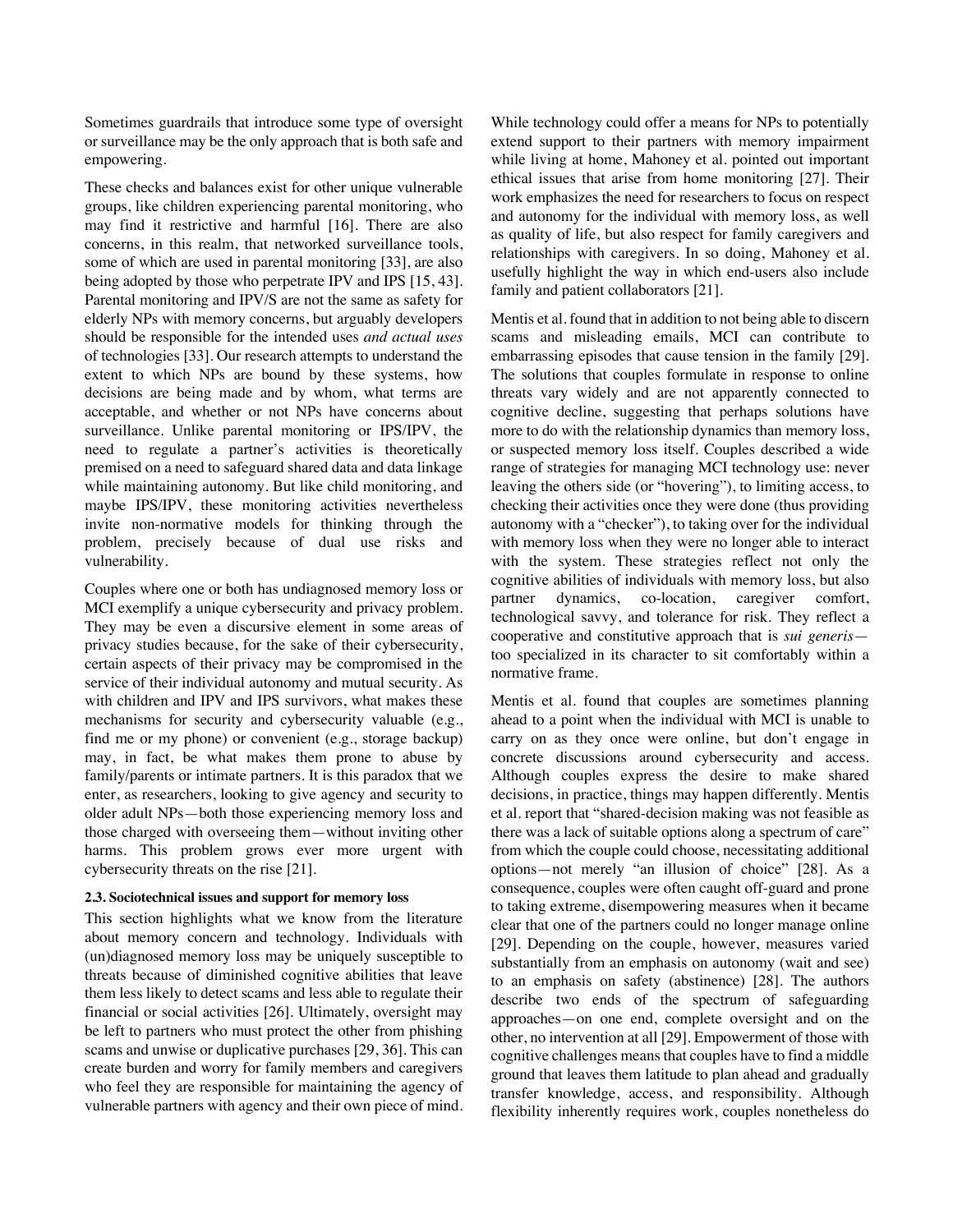not want to be limited to a binary option of preserving or removing *complete* access and control. They prefer a degree of nuance that aligns with their relationship dynamics, their experience, and proficiency.

# **3. Methods**

## **3.1. 'Choice" technology probe for online Safety Settings**

We designed a technology probe that embedded hypotheses about choice that were built on prior findings, with the goal of empowering NPs with choice. The probe is realized as a Safety Settings web page, one that provides a spectrum of safeguard features for various online situations that NPs can discuss and choose together. Our ultimate goal is to develop browser plugins that map to these Safety Setting choices to engage NPs in their online activities in a way that ideally safeguards them on terms that are manageable, and which they completely understand. We would not interfere with the collection of data by these services, though.

Informed by the issues already identified by [29, 36] the situations that were presented were for email, Facebook, online banking or money transfer, online shopping, password management, and online browsing. NPs could select settings from any or all of these categories. For each situation, NPs were presented with the option to select a safety setting for two to three actions specified in Table 1.

**Table 1. Online Context and Actions one could Perform that Entail Safety/Security Risk**

| Application/<br><b>Situation</b><br>Category | <b>Online Actions that Entail Risk</b>                                                                               |  |  |  |  |  |
|----------------------------------------------|----------------------------------------------------------------------------------------------------------------------|--|--|--|--|--|
| Email                                        | • Clicking on a link in an email message.<br>Opening attachments in an email message.                                |  |  |  |  |  |
| Facebook                                     | • Liking a Facebook post.<br>• Commenting on a Facebook post.<br>• Accepting/rejecting a Facebook friend<br>request. |  |  |  |  |  |
| Online<br><b>Banking</b>                     | • Viewing bank/financial account online.<br>• Transferring money online.                                             |  |  |  |  |  |
| Online<br><b>Shopping</b>                    | • Visiting a site to purchase a product.<br>• Purchasing a product online.                                           |  |  |  |  |  |
| <b>Password</b><br>(PW)<br><b>Management</b> | • Setting/changing password to an online site.<br>• Setting/changing password to computer.                           |  |  |  |  |  |
| Online<br><b>Browsing</b>                    | • Searching for information on the internet.<br>Clicking on a link to download a file off the<br>internet.           |  |  |  |  |  |

For each action, there was a spectrum of choices provided for the Safety System to enact (see Table 2). This spectrum ranged from no interference—i.e., the Safety System would take no action when the person with cognitive challenges performed the action—to what we deem "full interference" i.e., the Safety System ensures that the action cannot be completed. What is important to note is that between these two ends of the spectrum were three to four additional "levels" to choose from. As the choices moved from no interference to full interference, the choices generally added more security, and in turn one's privacy and autonomy was diminished.

**Table 2. Safety Setting Option Levels and Coding for Analysis**

| <b>Safety Setting Option Level</b>             | <b>How Coded</b> |  |
|------------------------------------------------|------------------|--|
|                                                | in Analysis      |  |
| Not interfere                                  |                  |  |
| Record for partner to see later                | 2                |  |
| Notify partner                                 | 3                |  |
| Partner review before continuing               |                  |  |
| Review prior to posting (FB only)              | 5                |  |
| Deactivate/not allow                           | 6                |  |
| Couple did not select the situation or unknown | N/A              |  |

#### **3.2. Participants**

People with some cognitive challenges may ultimately be diagnosed with MCI, but MCI is difficult to diagnosis formally, in part because it is easily confused with natural signs of aging. Our long-term interests are predicated on this uncertainty about cognitive challenges in an older population and thus, we approached recruitment as if cognitive challenges were a concern, not a diagnosis. Specifically, we used self-reported memory concern as a proxy for MCI in determining eligibility. Because deterioration in memory is a pervasive age-related experience and is not necessarily accompanied by a confirmed diagnosis of any kind, our goal, for this research, was to study people in partnerships who *perceive* memory loss, or have *concerns* about memory performance, rather than to study people with formally diagnosed memory loss. It ultimately became apparent in the interviews that both partners in all dyads had some memory insecurity or anxiety associated with aging or disease

We recruited a total of 14 individuals (seven NP dyads) to participate in this study. For a dyad to qualify, both partners had to be 65 and older; one or both had to have memoryrelated concerns (it was not relevant for us to document which person in the screening process); and one or both had to have security concerns online. While one couple was interviewed in-person in their home, the remaining six couples were interviewed using an online meeting tool, GoToMeeting.

The participants were recruited from a marketing panel and, in one case, a continuing care facility with which we have an established relationship. One individual in each dyad was the screened respondent who spoke on behalf of the pair. Assisted living centers were difficult populations from which to recruit couples. We thus turned to a panel to find older adult couples living at home with memory loss. We did not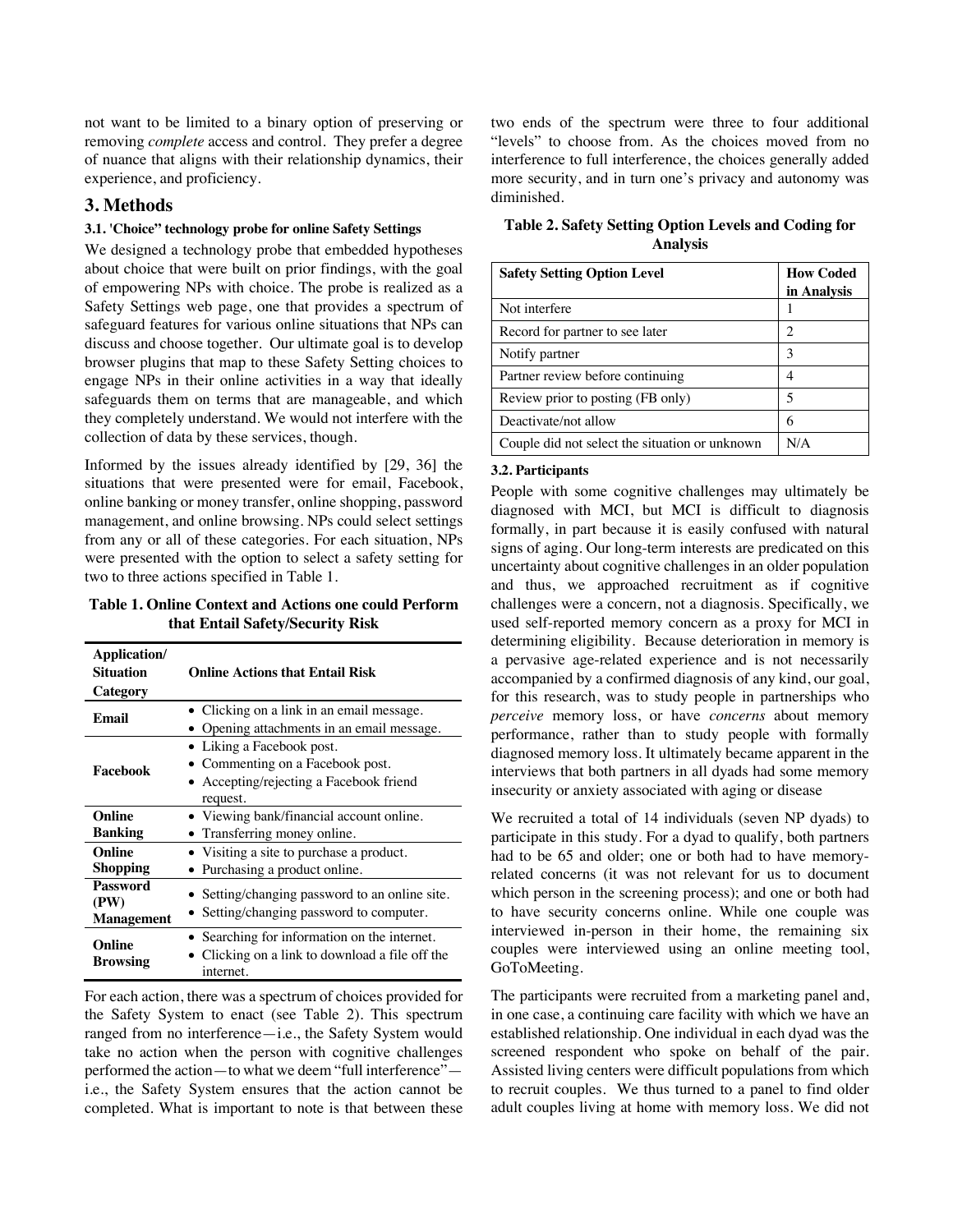gather demographic information, as is our practice whenever conducting qualitative research on sensitive topics. Our priority is to ensure that not only will participants remain unidentifiable, that they will have trouble identifying themselves.

In some cases, respondents did not want their memory issues emphasized or even discussed with the other partner while in the interview, so we have taken steps to further conceal identity.

### **3.3. Study design**

The consent form was sent to participants ahead of time for each of them to read and sign. The sessions started with an introduction to the study. NPs were then asked to walk through the system. We used remote access given through GoToMeeting to allow participants to make selections themselves, on the Safety Settings web page, but this only worked once. In all other cases, participants told the investigator what options to select, and the investigator did not speak in order to allow for naturalistic observation.

As NPs made their selection, we asked them to share aloud their thought processes and speak freely with their NP as they decided what settings were most appropriate given their current situation. Given that in previous work, we know that some of the NPs meticulously plan and discuss privacy related issues and settings, this approach was natural.

We followed up each walk-through of the settings mock-up with a brief, semi-structured interview designed to probe usefulness of settings, how NPs might elevate privacy concerns, and how Settings might evolve with the disease progression.

**Table 3. Safety Settings Options Chosen for each Situation** 

|                                       | All   | Email | FB    | Bank  | Shop |     | <b>PW Browse</b> |
|---------------------------------------|-------|-------|-------|-------|------|-----|------------------|
| Not<br>interfere                      | 31%   | 21%   | 57%   | 29%   | 29%  | 7%  | 29%              |
| Record for<br>partner see<br>later    | 35%   | 43%   | 24%   | 36%   | 43%  | 36% | 36%              |
| Notify<br>partner                     | 13%   | 0%    | $0\%$ | 36%   | 14%  | 29% | $7\%$            |
| Partner<br>review                     | 8%    | 29%   | $0\%$ | 0%    | 0%   | 0%  | 21%              |
| Review<br>prior to<br>posting<br>(FB) | $1\%$ |       | $5\%$ |       |      |     |                  |
| Deactivate/<br>not allow              | $2\%$ | 7%    | $0\%$ | 0%    | 0%   | 0%  | 7%               |
| Couple did<br>not select              | 10%   | $0\%$ | 14%   | $0\%$ | 14%  | 29% | $0\%$            |

### **3.4. Data collection**

The walk-through selection of the safety mechanisms and post-interviews were conducted in one couple's home and, for the remainder of our participants, using online GoToMeeting at their convenience. These set ups were audio/video recorded and became part of our study, providing thick descriptions of the sociotechnical dynamic within the NPs. The interviews were completed with one couple at a time. Overall sessions lasted anywhere from one to three hours, depending on how much socializing, technology setup, and logistics (e.g., a NP that was not yet home) were involved. The sessions themselves where NPs engaged with the technology probe only lasted for roughly 20 minutes. These observations were captured on video, audio, and screen captures.

**Table 4. Prevalence of Safety Settings Options Chosen for each NP (when NPs made a selection)**

|                 | Not<br>interf<br>ere | Record<br>for<br>partner | Notify<br>partner | Partner<br>review | Review<br>prior to<br>posting<br>(FB) | Deact./<br>not<br>allow |
|-----------------|----------------------|--------------------------|-------------------|-------------------|---------------------------------------|-------------------------|
| NP <sub>0</sub> | $0\%$                | 17%                      | 33%               | 33%               | $0\%$                                 | 17%                     |
| NP1             | 77%                  | 8%                       | $0\%$             | 15%               | 0%                                    | $0\%$                   |
| NP2             | $0\%$                | 75%                      | 25%               | $0\%$             | $0\%$                                 | $0\%$                   |
| NP3             | 8%                   | 92%                      | $0\%$             | 0%                | 0%                                    | $0\%$                   |
| NP4             | 38%                  | 62%                      | $0\%$             | 0%                | 0%                                    | $0\%$                   |
| NP <sub>5</sub> | 23%                  | $0\%$                    | 54%               | 8%                | 8%                                    | 8%                      |
| NP <sub>6</sub> | 82%                  | 0%                       | $0\%$             | 18%               | $0\%$                                 | $0\%$                   |

## **3.5. Data analysis part I**

The analysis of the resulting audio/video and screen captures was conducted in two stages. The first stage of analysis was to describe the types of options that were chosen when couples were presented with a full spectrum of choice. We did this in two ways: first, we counted the occurrence of a selection for each option in each context; second, we counted the occurrence of each selection for each option for each NP.

Couples had a total of 13 choices to make, as detailed in Table 1—two per setting (email, banking, shopping, password management, and browsing) with the exception of Facebook, which had three—for a total of 91 potential choices, including no choice at all or N/A. We report on choices NPs made as an aggregate number or percentage of these choices across total situations (out of 91 options) and within situations (out of 14 options, or 21 options for Facebook) (Table 3) and by couples (out of 6-13 choices per couple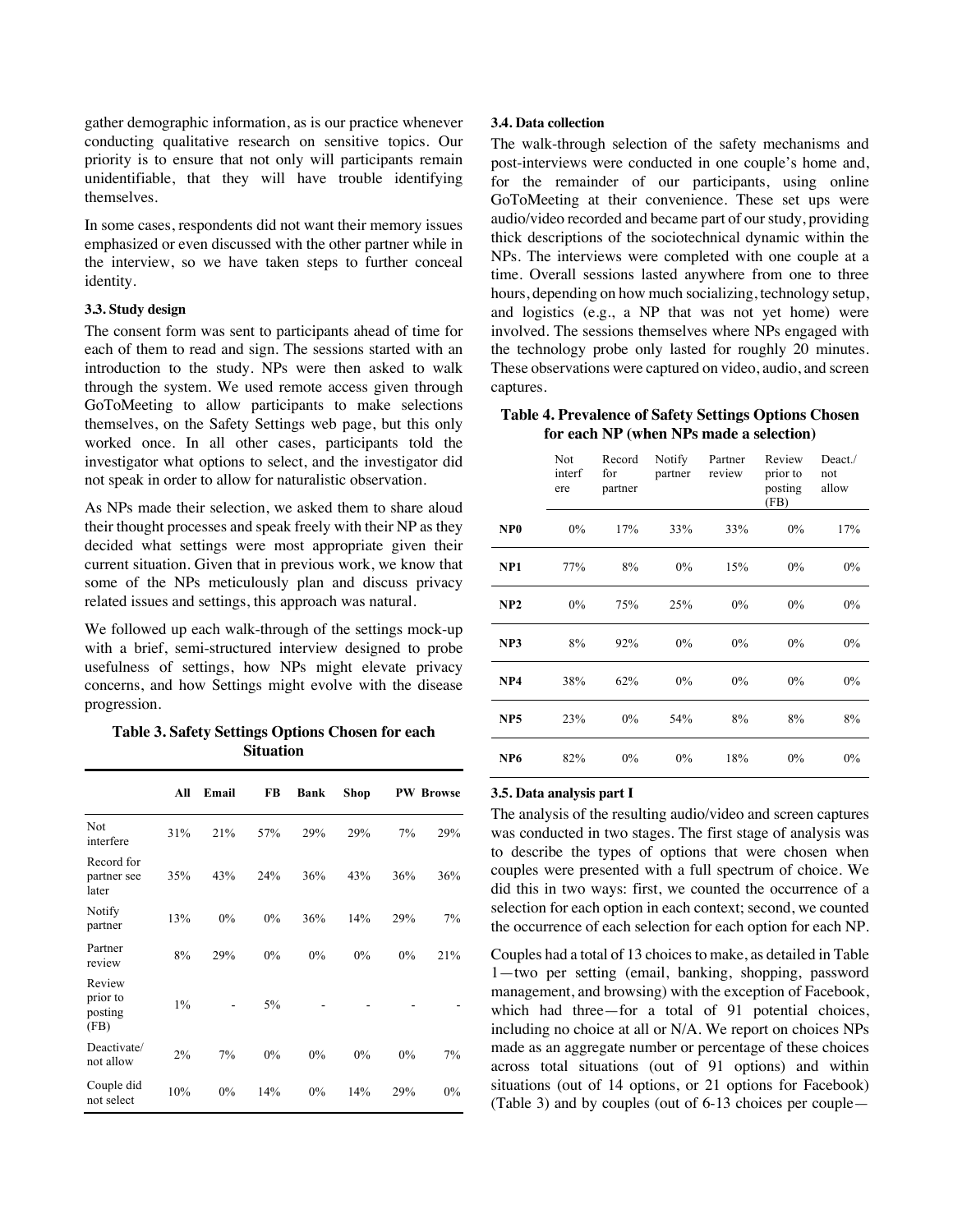depending on how many settings options they provided an answer for) across situations (Table 4). All of our couples used Facebook, but some do note differences in use among them; and one couple, NP0, did not choose to select Safety Settings for Facebook. NP0 also did not choose to select Safety Setting for online shopping or password management, resulting in them only making 6 choices. NP6 did not choose to have Safety Settings for password management, resulting in only 11 choices. This resulted in 82 total choices being made by couples if N/As are not included. These results merely represent a description of our participants' choices and are not meant to invite statistical inference.

#### **3.6. Data analysis part II**

The second stage of analysis was to explain *why* the participants made the choices they made during the study. To answer this question, we used a qualitative approach and first transcribed the discussion the NPs had during the study as well as the post-study interviews. We used a thematic approach to analyze the transcribed data [7]. This approach provided us with the ability to move beyond surface level similarities to salient themes. The analysis focused on the way in which NPs interpreted and made choices around cybersecurity Safety Settings and the way in which sociotechnical roles, concern for autonomy (and its fluidity), and context and experience shaped choice. Our findings organize these themes around the concept of choice, specifically as it relates to protecting shared assets (more surveillance), social activities (less surveillance), fluidity of roles which might mean that they need mutual oversite of sensitive areas or just the option to adjust settings if things change. The analysis was primarily conducted by the first author, who wrote memos from audio/video recordings of the sessions and sorted these findings and transcripts into themes. These were continually presented to the other authors for review and discussion.

Our presence in this process from recruitment through interviewing takes the form of both silent observer and disrupter, but neither role can be deemed unobtrusive, as we will show. We did not seek out generalizability so much as an encounter with choices and how NPs understand and negotiate them, taking into account highly idiosyncratic and personal/private matters related to memory loss and broader uncertainty around aging.

### **4. Findings**

#### **4.1. Choices made**

NPs most frequently choose Safety Settings where they could record their activities for their NP to see later, 32 out of 91 choices, followed by no interference, 28 out of 91 choices (see Table 3). Variations in their choice of Safety Setting stringency often reflect the context, whether they had more or less concerns about safety or were (sometimes regardless

of memory loss) worried about being the target for scams in ways that required mutual oversite.

Email elicits the most stringent settings (5 out 14 selections required partner review or deactivate/not allow) followed by banking (5 out of 14 choices were notify partner) password management (4 out of 14 choices were notify partner), browsing (5 out of 14 with 1 choosing notify partner, 3 choosing partner review, and 1 choosing to deactivate altogether). The other categories (shopping and Facebook) tend to elicit less strict Safety Setting selections, erring (slightly) more often on the side of no interference or record for later. These were situations that were more social (more individual), and thus, more interlaced with autonomy, whereas the other settings tended to involve more shared assets and thus, shared safety.

Table 3 shows the safety selection by feature category within each situation. There are only a few exceptions where NPs make selections that were more stringent for a certain feature: opening email attachments (as opposed to opening links), commenting on Facebook posts or accepting/rejecting friend requests (as opposed to liking a post), transferring money (as opposed to viewing one's accounts), clicking on links while browsing (as opposed to searching). Password management Safety Settings choices are the least stringent when it came to changing passwords on the computer (as opposed to on sites).

Most often NPs choose to record activities for them self or the other partner to see later, but many still choose the setting "no interference." When NPs make these selections, it is frequently described as providing a log for *both* them and their partner.

## **4.2 Seeing from the other's perspective and memory loss uncertainty**

Couples' choices tend to reflect awareness that memory loss could affect either partner, and this awareness inspires a dual perspective on Safety Settings, also enabling them to take account of the needs and the styles of each, and the challenges of co-managing the ramifications of memory loss.

NP2-2 imagines the breadth of those ramifications:

NP2-2: It could be your own memory, you know you rely on one another and I think apps or things that could help you with managing things like passwords and certainly money we are handling fine but I can see a time where somebody might click on the wrong thing very innocently or maybe not so innocently and it could cause a big problem … and it could go fast maybe me more than [partner] because every indication I could have a problem. I do so I don't mind, you know it's less onerous for him as long as we just agree we're going to have some checks and balances.

Couples appreciate that they have the flexibility to choose settings as the memory of *either* one declines. They emphasize that collaborative oversight gives them the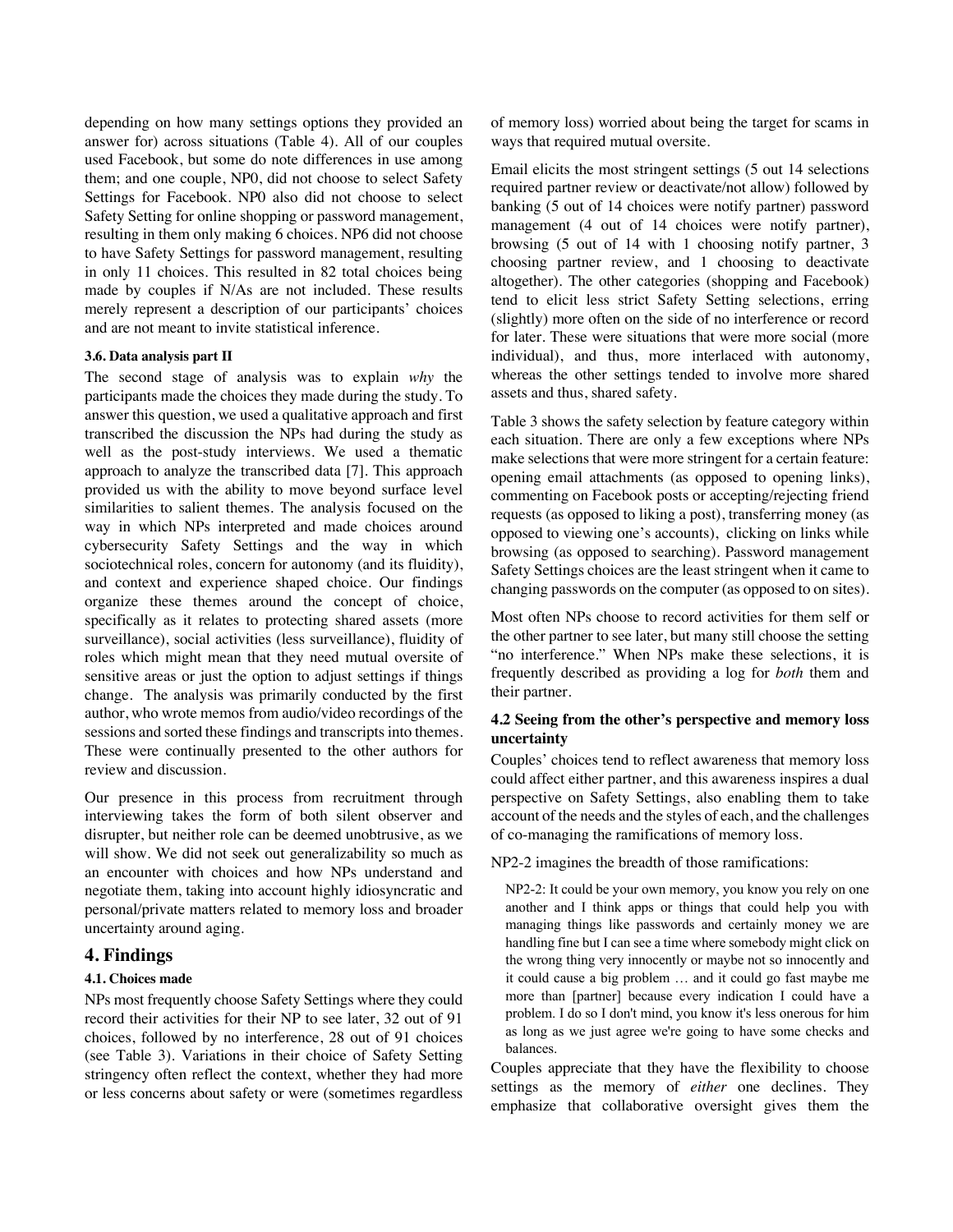opportunity to mutually manage risk but also that, for now, autonomy is essential ("the ball is in her court").

NP1-1: If we were feeling that one had more memory loss than what we are initial thinking, which she will get, and I will too ... She still can remember … We still have to have the safety because we are among each other to do it.

NP1-2: I forgot today.

NP1-1: But she will forget … The ball is in her court until she starts to really forget … Right now, we are still in early stages. But I think those questions are good because they hit all bases. In later years, in later times, it may occur.

Couples also express uncertainty about progression, and speculate that settings might need to change in a year, or five, or ten years:

NP3-2: Yes. it could be 5 years it could be 10 years and we… NP3-1: It could be tomorrow we don't know…

NP4-1: Yeah, because like say, I think that our circumstances are different right now. I think we would answer them differently maybe in a year so.

This way of thinking of memory loss as possibly affecting both of them and having an uncertain timeline supports, as we will show, a collaborative way of thinking about their cybersecurity as a shared challenge.

In the sections that follow, we present the qualitative analysis from our observations and interviews, describing how our participants viewed each level of choice.

#### **4.3. Not interfere**

The choice to "not interfere" was the second most frequently made (28 out of 91 choices) after 'record for partner to see later' (32 out of 91 choices). This was particularly the case in the context of social activities (like Facebook 12 out of 21 choices) and when the partner perceived their choice would encroach on the other's autonomy—e.g., with regards to shopping or browsing as well as banking (4 out of 14 choices in all cases).

In the context of social interaction, a common response to this setting is that only one of the NPs actually uses Facebook, even if they both have it. Those that do choose to have Safety Settings for Facebook, largely choose "no interference," agreeing that social activities is the other's private business.

Facebook was the only application where NPs were given the additional choice to have one partner review the activities prior to posting. This was not a top choice because couples do not want to infringe on the others social autonomy:

NP1-1: Like what you like.

NP1-2: Do not interfere.

This couple communicates a sentiment widely shared: that these settings were meant to provide security but not "clip their wings." There they draw the line.

Browsing is not an application NPs necessarily want any Safety Settings for, though they indicate it as an application or situation for which they want to set Safety Settings, perhaps because they assume it is something that they always do and thus seems obvious or necessary to discuss.

Couples want to ensure autonomy where there no shared assets. For example, for NP1, having accounts they did not share makes them comfortable with no interference:

NP1-1. Separate accounts. Not interfere.

This couple, like others, is sensitive about preserving autonomy where it already exists. Along those lines, one couple considers only that "review" is necessary and otherwise "not interfere."

NP3-1 The only way I would want this to work is if I need her to review it, otherwise "not interfere." Does that make sense? I don't know if that's an option.

Interviewer: Did any of the options look to you as if the partner would have the opportunity to review it in a way that you would be happy with? For instance [reads options …].

NP3-1: What does "deactivate all links" mean. [inaudible] Thank you, I want to know what they're looking for?

Interviewer: This would make it so a person could not click on links in email.

NP3-1: Okay. I don't think I'd want that. I guess, "Not interfere." NPs frequently toggle between "not interfere" and "review for later," but often side with the choice that gave more autonomy if possible.

### **4.4. Record for partner to see later**

Most often NPs choose to have their activities "recorded for their partner to see later" (32 out of 91 choices), and this applied across situations. NP6 communicates that they are not worried about memory loss, but rather malicious links that could be inadvertently selected for reasons having to do with the other's technical knowledge and past experience with scams in email and Facebook. Recall that NP3 wanted only to "review activities" when it made sense in context. Later, they refine their selection saying that what they wanted is to "record their activities for their partner to see later" (for both links and attachments) with the expectation that it will serve *their* memory (not necessarily for their partner's oversight, though some NPs suggest that is the ultimate expectation). For instance, in the following example, NP3 moves onto the next option setting and in the course of making this selection goes back to the prior selection to change it from "not interfere" to "record":

NP3-1: Okay, okay. Now I understand the concept. If that is the case, then I would want to have a log of everything that I did so go back to the previous one [previous option setting question]. Okay. Yeah, I'd like to "record all the links I click on for your partner to see later." I'd say that one. In other words, I would have a log to refresh my memory because that's what I need.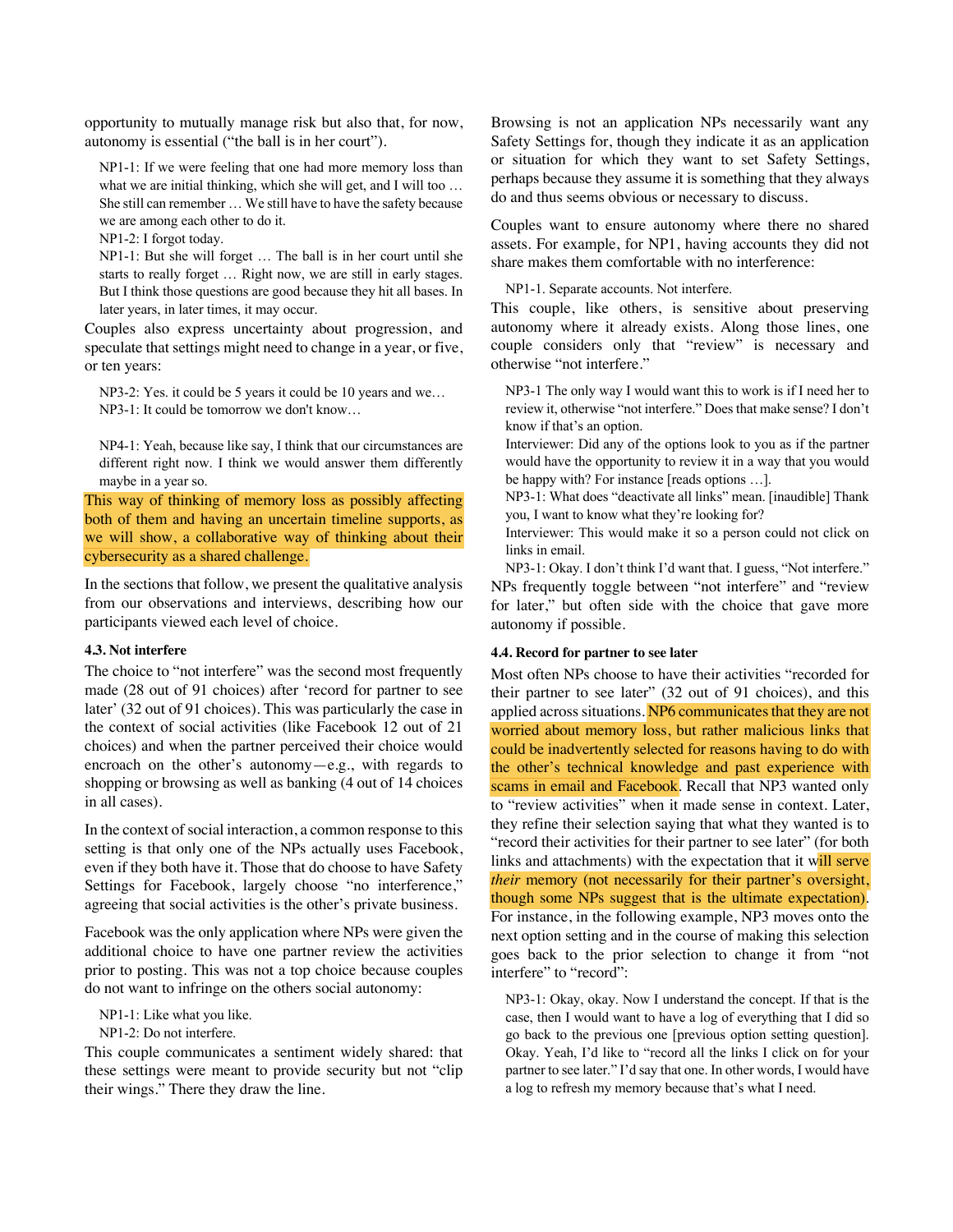This same couple selects the setting to record what their partner posted on Facebook for the other to see, later saying that they did not put personal things on Facebook but wanted it just in case.

NP3-1: Well she does Facebook. I don't do Facebook. So.

NP3-2: I guess record all Facebook comments for your partner to see later, is the only thing. I don't use it where I put anything personal on it, but just in case.

For this couple, concern that either of them could lose their memory counts as a reason to have some record for either or both of them—a decision that serves their sociotechnical habits well because each partner has different methods of organization:

NP3-2: Well, should my husband and I lose our memory more, I think he understands most of my things, but I find whatever he does extremely complicated. We are not organized in the same way and to me he's all over the place. So, I would want a fixed place to know what he's on, what he needs to know, or what I need to know. It needs to be straightforward, not 14 different paths to get there.

Online banking and shopping are frequently recorded for one's partner to review later because, for most, it is not of great concern. NP2 approaches it with a mixture of humor and seriousness, allowing for the possibility to need a stricter setting later:

NP2-2: I would say "record all the places that your credit card is going." Number 2. Otherwise or "immediately notify of the sites where you can enter your credit card number." But that's gonna slow you down.

NP2-1: Yeah because you're gonna wanna buy stuff without having to talk.

NP2-2: Well, I'm just concerned you're gonna reach a point where you are spending on what you want necessarily not that you need it. Okay?

NP2-1: This means I can't surprise you with any presents.

NP2-2: Oh boy I need to rethink that.

NP2-1: Which one?

NP2-2: How about "immediately notify your partner of purchase amount or record all purchase amounts for your partner to see later."

NP2-1: Which one?

NP2-2: You can do two if you want, maybe…

NP2-1: Why don't you just do 1?

NP2-2: You can do choice number 2 ….

NP2-1: Okay.

At one point, NP2-2 again expresses concerns that their partner could buy things they wanted but did not need. Pointing out that their partner has bought a car once online, NP2 still selects "record" and not the more stringent option:

NP2-2: I worry about… my worry is you might go buy a car at some point, and yes, he has bought a car on the Internet just once. This couple's worries were clearly linked to memory loss and an impending sense of changing roles. Perhaps, as a result,

they participated in a lot of back-and-forth in which they debated the option that they thought was most fitting, reluctant to give up autonomy. In these cases, options provided along a spectrum allowed for a negotiation space and outright discussion of what some of the potential incidents might be on the horizon.

#### **4.5. Notify partner**

The choice to keep NPs aware of what the other was doing in real time is much less often selected (12 out of 91 choices) but tends to come up where there were concerns about "shared assets," which included both banking and passwords. The function of these notifications was to be aware of activity for security and potential intervention (in the case of banking) and to stay abreast of changes, as well as for their own recall (in the case of passwords). In that sense, notification choice served different purposes, one being more about security from cognitive challenges and malicious activity, and the other more about memory management, respectively.

Several NPs choose to have their partner notified of online banking activity. Notably, NP3 remarks that these settings might become more stringent, in one case, citing worrisome incidences with other members of the family who have also experienced memory loss:

NP3-1: Yeah. Banking account. Same thing: keep a log of what I am doing to help me remember for later. I guess it depends on the extensiveness of the mental disease that you are having as far as memory. If you want to be notified immediately or later. Right now, I would need it later.

NP3-2: But this would be something that could be put in place if things changed. His mother suffered from a lot of memory issues and she denied she had a lot of it. And I would want this.

Again, we see a lot of discussion addressing concern about cognitive challenges that could change dynamics. This sentiment was illustrated by NP3 and also echoed by NP2; the only difference is the stringency of settings they finally settled on.

Password management also frequently prompts selection of "notifying" one's partner, mostly because NPs relate that they often forget their passwords and are constantly resetting them; and they consider passwords to be a shared asset. Not only did they want their partner to be able to see what they chose as their new password, they also want to be reminded of the password themselves. NP2-2 wants to notify their partner of a change because they feel that they would want that for them self, even if they did not have memory issues:

NP2-2: Do you think you need notification when they change because you change your passwords frequently. Well you do when you can't remember you changed…

NP2-1: Well this is for you to know

NP2-2: OK

NP2-1: Not for me to know

NP2-2: Right, or that I can help you with passwords…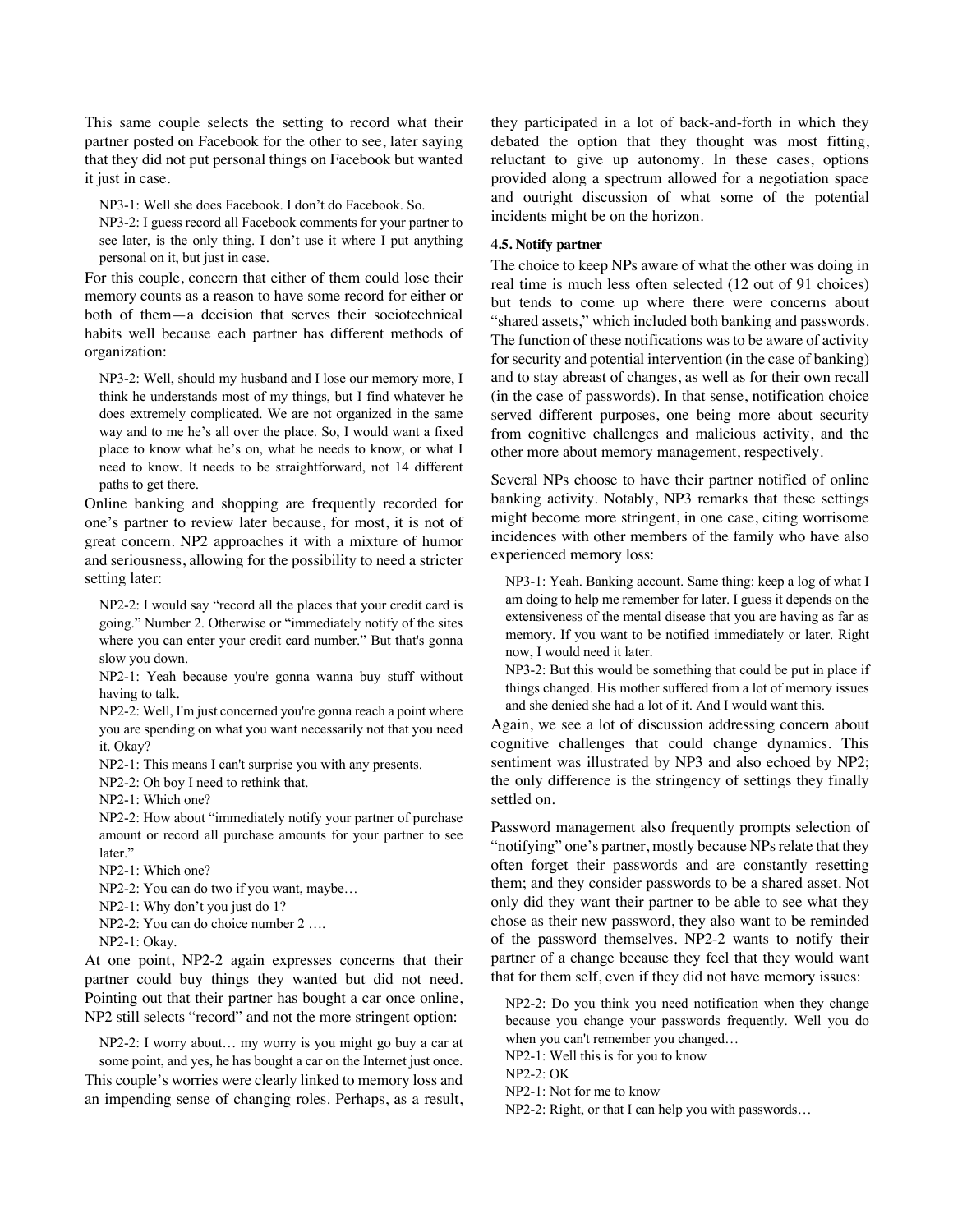NP2-1: Focus on your own *[Both Laughing ]* NP2-1: I might want notifications on mine NP2-2: Do you wanna go back [to choosing option notify partner from record for partner to see later] NP2-1: Yeah. We can click the third one

This exchange between NP1 and NP2 shows how this tool was not only about safeguards for memory loss but everyday memory issues associated with life online—and possibly, though not certainly, aging. It highlights how assets are a kind of shared concern that can overlap with autonomy.

Couples feel that choice of notifying partner was particularly important around issues of shared assets. They wanted to be able to enforce a kind of mild surveillance to ensure security—not just from forgetfulness but also bad actors, who, according to one couple, were sometimes in their own family. Another couple points out that with anything related to money or passwords, they are more leery:

NP3-1: If it's, if it's related to money I would say yes, depending upon, you know, how bad we are … We keep passwords the same thing. It's like giving the key to your house. you know somebody gets a gift card to a website they can do whatever they want.

To demonstrate the importance of the choice to notify partner as a way of keeping an eye on shared assets and providing protection from outside actors, one couple would like notification to alert them when their grandson is browsing and downloading a file:

NP5-1: My grandson is five. He gets on the computer. I would want [Safety Settings] to immediately notify you are downloading a file ... He uses it for school, to do homework stuff. The idea of protecting yourself against family is, for NP5, made more salient by things they had heard from friends, as well as experiences they had had with family.

In general, we found that the choice to notify partner is critical in the context of shared assets, where the risks make surveillance much more acceptable.

### **4.6. Partner review**

On occasion, NPs choose to have their partner review at the moment of action and approve or deny (7 out of 91). Desire for intervention is most pronounced with email, where there is a sense of being targeted and an accompanying concern about clicking on malicious links. As NP6-1 describes, she is worried, even now, about that vulnerability, and her partner's ability to assess what is malign, independent of memory issues.

NP6-1: I trust him but I don't trust other people on the computer and the different things they may do. If I send him something through an email … and I'll put some kind of little note where he'll know it's something. Where if I didn't, I'm wondering, "would he just click it?" So, I don't know all the scenarios, so that's where I would say that.

This couple mentions that they have talked about not clicking on links sent by their family members out of fear that they are malicious and have developed a practice of mutually alerting so that the person with more computer knowledge can assess the link. The ability to imagine that things could get worse for either member of the pair leads couples to appreciate the option of having a partner review. Still, some expressed concerns about the potential for such an option to become invasive and also burdensome.

### **4.7. Deactivate**

Deactivation or allowance of activity was presented as disabling those links not on a preapproved safe list or disabling the activity altogether, depending on the setting. Only two couples chose to have settings deactivated, for email attachments and for browsing, out of concern that by the time their partner clicks on it, it will be too late. This was simply not a popular choice and not even one that couples discussed using as they imagined more stringent settings down the road.

NP5-1 chooses "deactivate links" in search on a list that they were able to curate because they feel that this safety measure protects *both of them* from malicious attack, not because of memory loss.

NP5-1: I would only put like places that … I normally browse. NP5 was concerned about the need to adjust settings to accommodate memory loss but, these decisions tended to be between "no interference" and "review" or "notification," and not "deactivation."

The choice of deactivation is a last resort, one that couples consider only where they fear they may become helpless not necessarily as a result of memory loss but rather, due to the activities of bad actors. We posit that, given all the choices couples do have, the prospect of deactivation seems remote.

### **5. Discussion**

NPs like the option of being able to notify their partners, particularly in the realm of shared assets. Because they imagined themselves potentially in the same role, and because the course of memory loss is recognized as so uncertain, the concept of shared privacy has some appeal.

This runs in contrast to the idea that couples are managing their privacy settings individually as most systems assume. The choices couples make reflect joint ownership of the problem as well as respect for autonomy by (paradoxically) embracing uncertainty, a "see-as-we-go" attitude expressed by all of our couples.

### **5.1. Choice reinforces autonomy**

Having flexibility of choice fits NPs well in that it allows them to begin with a light touch and then introduce more safety as they sense decline. Even measures like keeping a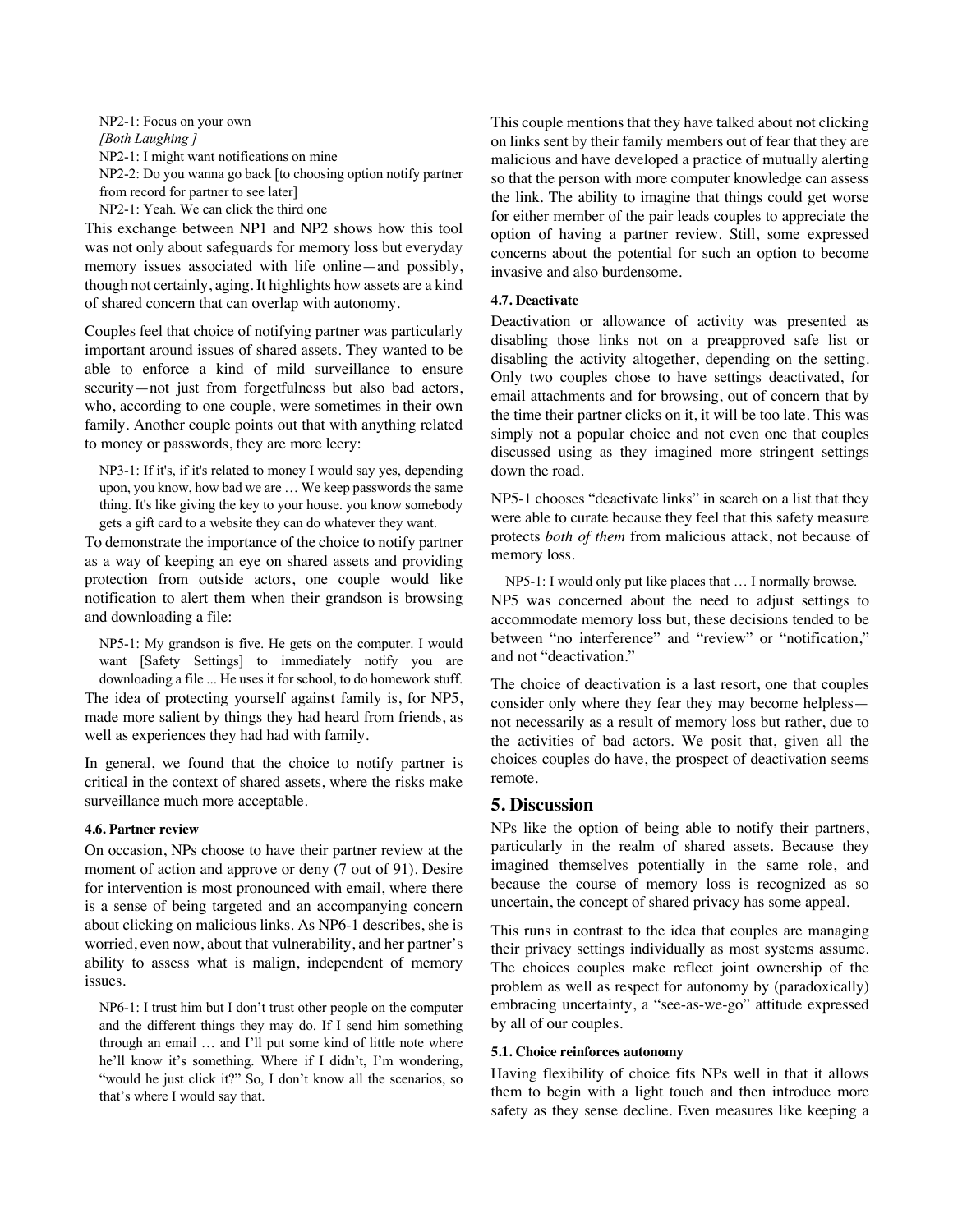record are quickly recognized as offering mutual benefit the idea of providing a history for their own convenience and later, an oversight resource that is available to their partner. NPs often think about an indeterminate, future time when either of them might handle their finances in an unsafe way. This led them to want the ability to be aware of what the other was doing, and also provide access at a later date (maybe five to ten years, they could not be sure) to a family member who might need to supervise both of them.

Overall, preserving autonomy was paramount. NPs consider what these choices might mean for the person with oversight, as well as for the person in need of oversight. Their ability to pivot in these ways, between present and future, self and partner, reflected their grasp of mutual vulnerabilities.

We plan to test the adaptive nature of this design by allowing couples to adopt these Safety Settings over an extended study. Our future study design will prompt couples to reflect on Safety Setting changes to capture whether they are motivated to adjust their settings over time in response to experiences of risk [22] or memory decline [34].

Future designs will iterate on ways to make the option to adjust Safety Settings apparent. We will be interested to see if those design changes influence Safety Setting choices, and how the pace and rate of adjustment relates to breaches in security, changes in cognitive status, and even to changes in relationship dynamic as couples adapt to progression. Because participants themselves could not reasonably project the future, or even imagine themselves capable of doing so, the triggers for adjustment remain unclear.

#### **5.2. Choice supports** *social autonomy*

Choice allowed couples to extend continuing autonomy to their partners in social realms, where they deem latitude important. Facebook tended to be designated for nonintervention based on what couples explained was a desire to extend freedom to socialize. These decisions could be the result of couples' failure to fully appreciate all the ways in which Facebook invites risks. Note that we did not provide an extensive list of Facebook activities which might be considered more risky (e.g., posting or clicking on a link). Future design iterations should include a more concrete explication of these activities and risks.

### **5.3. Choice supports** *shared assets* **and sociotechnical idiosyncrasies**

We found the logs and more overt forms of review and notification surveillance provided a way to personally retrace steps or intervene around shared assets. For both NPs, these more stringent settings provided insight into what was done that solved current struggles with maintaining shared assets. In other words, they served the current dynamic and provided a buffer for all parties.

### **5.4. Choice that embraces** *uncertainty* **supports autonomy for partner and self ("It could be me")**

Simply by introducing choices, the couples were able to customize each safety setting in a way that preserves more autonomy for both the partner with greater memory concern and the one with less. Those roles were acknowledged to be *uncertain* at the beginning. Thus, the "record" option, in particular, was seen as allowing a person with memory loss to access their own logs (enacting a sort of personal surveillance) and also permitting the person with less memory concern to eventually review them. The fact that these roles could potentially be reversed in the event that health circumstances change (e.g., if one suddenly declined faster) made them more sensitive to the need for a system that was adaptive and, and sensitive to each other's feelings and requirements. For this reason, the wording of the system could be oriented towards more cooperative oversight, rather than for later review by just one partner.

We contend that this embrace of *uncertainty* shapes choice and broader, long-term thinking about the utility and place of this system. Even NPs who had identified one partner as suffering from more decline acknowledged that they could suddenly be the ones to require more assistance. We interpreted this admission as both acknowledgment of the fragility and uncertainty and unpredictability of memory loss, and also maybe a feeling that the individual at greater risk might skirt the supposed prognosis. Nothing is certain, which is why collaborative and adaptive approaches seem all the more appropriate.

Because NPs are open to the idea that memory loss is part of aging (even if it may overtake one of them more quickly, or dramatically) they are quick to offer that they would like to include a family member (or even a caregiver) in this system. Although the potential for caregivers or even family to take advantage of this access does come up, it is not a major concern. At the same time, as NP5 pointed out, family can be the source of security threats.

Future design iterations will explore ways to foster selfsurveillance and make record-keeping less obtrusive and burdensome to the partner. These choices might still include latent monitoring and alerts that allow the other partner to retain oversight over those records. Because partners are open to the possibility that their roles might change, we will need to carefully consider how we articulate or impose them.

#### **5.5. Choice means more risk**

Even if they worry about shared assets, NPs are prone to accept more risk out of respect for partner autonomy and in deference to changing circumstances and roles. This tendency also coincided with a desire not to disclose memory concern or to accept that "it could be me." Because we did not seek out couples with a diagnosis, we had to be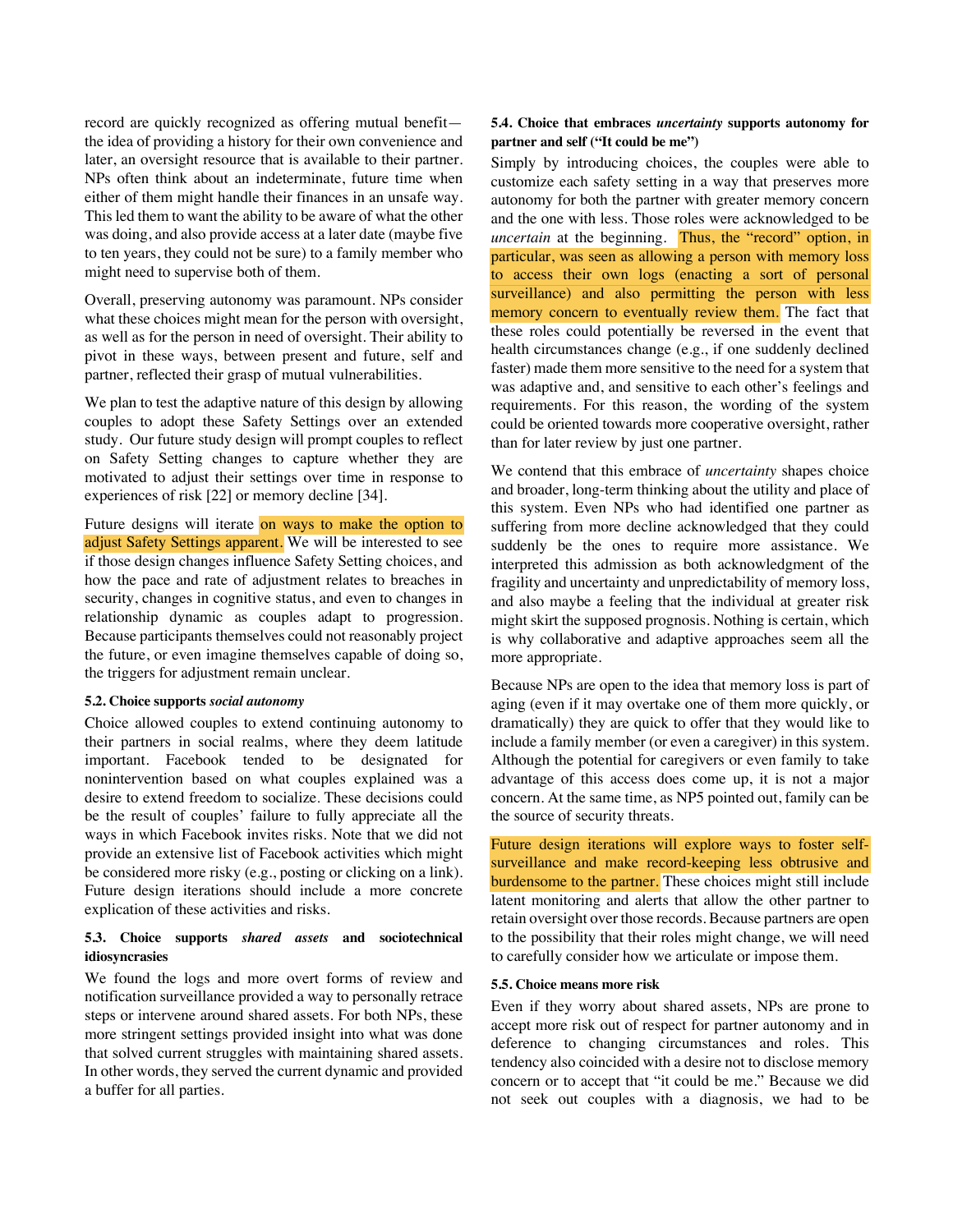comfortable with ambiguity in our approach. Future design iterations must be attuned to this ambiguity; the sensitive nature of disclosure; and the evolving nature of cognitive decline in relationship to risk.

When designing future iterations, we will look to collaborative service provider models for inspiration and to help frame, in particular, our understanding of shared risk in relationship to autonomy.

# **6. Conclusions**

NPs facing memory loss with cybersecurity concerns think things through as a unit facing very certain health-related ambiguity. They confront the opacity of their situation as a team (one said "as a game"); while they have collaborated in life and in partnership, they are entering a new phase of sociotechnical collaboration around the others or one another's memory decline. We have looked at how NPs work through these issues, finding that relationship dynamics, technological habits, idiosyncrasies, and shared concern, or ability to imagine their own memory decline shapes decisions around cybersecurity Safety Settings. Our findings suggest that NPs need a dynamic system that adapts to their memory concerns (or progression) and anticipates fluidity of roles and the realization that they are not only collaborating in shared preservation of their safety but in a dynamic system that could change. The key component of negotiation was empathy—belief that they are a unit with shared stake and that the roles could be reversed at any time.

NPs are worried about cybersecurity independent of memory issues, like links in email, identity theft and impersonation on social media, social engineering in email, and family members without impulse control. It can therefore be difficult to parse concerns related to memory loss from those inspired by their own experience of risk and threat or media and advocacy group exposure (e.g., AARP).

### **6.1 Limitations**

Our experimental design is limited in several notable ways. First, although we engaged in naturalistic observation, we nevertheless required that couples engage in negotiations out loud with us. Future research will involve diary studies over a longer period to allow participants to negotiate and adjust settings in their natural environment, at their own pace, and as circumstances change. Second, the scenarios we provide, particularly for Facebook, were limited. There are other activities on Facebook that one could engage in that may, in fact, be riskier. Third, despite intensive recruiting efforts, our study involved a limited sample drawn from an online panel, and thus technological adept enough to participate in online surveys, although the technological bar for online panel participation is relatively low. Finally, our study design looked exclusively at couples, and while these findings lend support to the view that cybersecurity is a joint (rather than

individual) burden, we will need to conduct complementary research that engages partners as individuals, outside a dyadic context, for a different sightline.

### **ACKNOWLEDGMENTS**

The work is supported by the National Science Foundation grant CNS-1714514.

#### **REFERENCES**

- [1] Acquisti, A. 2009. Nudging Privacy: The Behavioral Economics of Personal Information. *IEEE Security Privacy*. 7, 6 (Nov. 2009), 82–85.
- [2] Acquisti, A., Brandimarte, L. and Loewenstein, G. 2015. Privacy and human behavior in the age of information. *Science*. 347, (Jan. 2015), 509–514.
- [3] Altman, I. 1975. *The Environment and Social Behavior: Privacy, Personal Space, Territory, Crowding*. Brooks/Cole.
- [4] Apple and Google's tough new location privacy controls are working: 2020. *https://www.fastcompany.com/90454921/apple-and-googlestough-new-location-privacy-controls-are-working*. Accessed: 2020-02-13.
- [5] Baruh, L. and Popescu, M. 2015. Big data analytics and the limits of privacy self-management: *New Media & Society*. (Nov. 2015).
- [6] Batchelor, R., Bobrowicz, A., Mackenzie, R. and Milne, A. 2012. Challenges of ethical and legal responsibilities when technologies' uses and users change: social networking sites, decision-making capacity and dementia. *Ethics and Information Technology*. 14, 2 (Jun. 2012), 99–108.
- [7] Braun, V. and Clarke, V. 2006. Using thematic analysis in psychology. *Qualitative Research in Psychology*. 3, 2 (2006), 77–101.
- [8] Brooke, A. and Raine, L. 2019. Key takeaways on Americans' views about privacy, surveillance and datasharing. *Pew Research Center*.
- [9] Caregiving for Person with Alzheimer's Disease or a related Dementia | Alzheimer's Disease and Healthy Aging | CDC: 2019. *https://www.cdc.gov/aging/caregiving/alzheimer.htm*. Accessed: 2020-05-20.
- [10] Cate, F.H. 2006. *The Failure of Fair Information Practice Principles*. Technical Report #ID 1156972. Social Science Research Network.
- [11] Cate, F.H. 2010. The Limits of Notice and Choice. *IEEE Security Privacy*. 8, 2 (Mar. 2010), 59–62.
- [12] Cavoukian, A. 2009. *Privacy by Design - The 7 Foundational Principles*. Information and privacy commissioner of Ontario, Canada, 5.
- [13] Dementia cases set to triple by 2050 but still largely ignored: *https://www.who.int/mediacentre/news/releases/2012/dementi a\_20120411/en/*. Accessed: 2019-10-04.
- [14] Facts and Figures: *https://alz.org/alzheimers-dementia/factsfigures*. Accessed: 2019-10-03.
- [15] Freed, D., Palmer, J., Minchala, D., Levy, K., Ristenpart, T. and Dell, N. 2018. "A Stalker's Paradise": How Intimate Partner Abusers Exploit Technology. (2018), 1–13.
- [16] Ghosh, A.K., Badillo-Urquiola, K., Guha, S., LaViola Jr, J.J. and Wisniewski, P.J. 2018. Safety vs. Surveillance: What Children Have to Say About Mobile Apps for Parental Control. *Proceedings of the 2018 CHI Conference on Human*